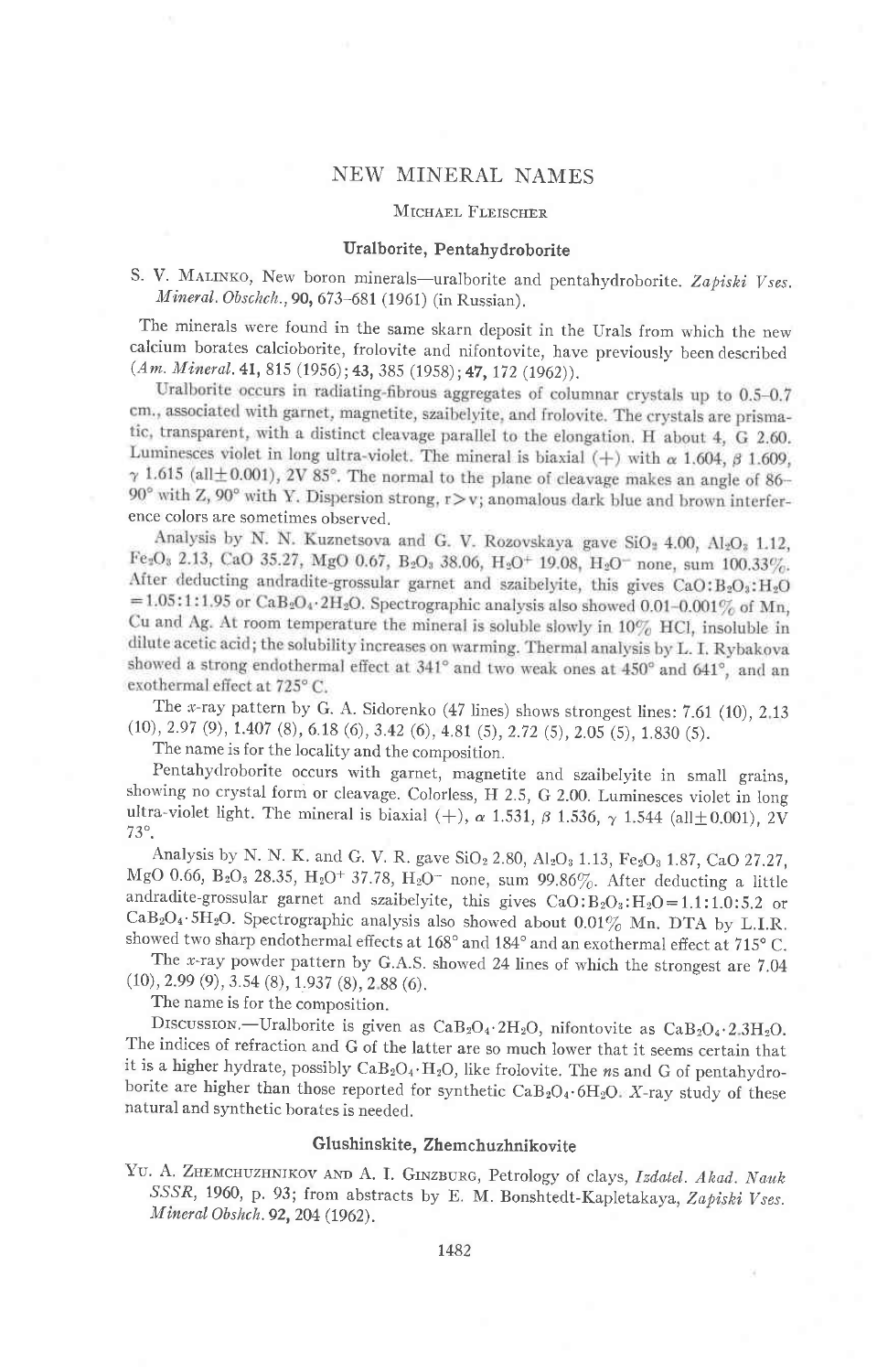There are described, on the basis of a personal communication from E. I. Nefedov, two oxalates, occurring in chalky clays of some Arctic deposits of the U.S.S.R.

Glushinskite is a magnesium oxalate. Slowly soluble in water, easily dissoved by HCl. Orthorhombic, platy. Colorless. H 2, G 1.86. Biaxial  $(-)$ ,  $\alpha$  1.365,  $\beta$  1.530,  $\gamma$  1.595.

Zhemchuzhnikovite is  $\text{NaMg}(Fe, Al)(C_2O_4)_3.8-9 H_2O$ . Soluble in water. Green to violet. H 2-3, G 1.62. Trigonal, Uniaxial  $(-)$ ,  $\omega$  1.468,  $\epsilon$  1.408, pleochroic with 0 yellowish, E violet.

DrscussroN.-Data inadequate. Zhemchuzhnikovite may be an aluminian stepanovite or the Al analogue of stepanovite, see Am. Mineral  $40, 551$  (1955).

#### Natroniobite, NaNbOs

A. G. BULAKH, A. A. KUKHARENKO, YU. N. KNIPOVICH, V. V. KONDRAT'EVA, K. A. BAKLANOVA AND E. N. BARANOVA, Some new minerals in carbonatites of the Kola Peninsula. Vses. nauchno-issled Geol. Inst. 1960, 114-116; from an abstract by E. M. Bonshtedt-Kupletskaya in Zapiski Vses. Mineralog. Obshch. 92, 190 (1962).

A preliminary report. Analysis gave  $Nb_2O_5$  74.06,  $Ta_2O_5$  0.83, TiO<sub>2</sub> 5.56, Fe<sub>2</sub>O<sub>3</sub> 1.35,  $Al_2O_3$  0.20, MgO 0.35, MnO 0.05, CaO 2.80, RE<sub>2</sub>O<sub>3</sub> 3.25, ThO<sub>2</sub> 0.56, Na<sub>2</sub>O 9.08, H<sub>2</sub>O 0.67 F not found,  $SiO<sub>2</sub>0.97$ , sum 99.73%. The mineral occurs as irregular grains and fine-grained aggregates. Color yellowish, brownish, blackish. H  $5\frac{1}{2}$ -6, G 4.40. Biaxial  $(+)$ , 2V 10-30<sup>°</sup>,  $\alpha$  2.10-2.13,  $\beta$  2.19-2.21,  $\gamma$  2.21-2.24,  $r< v$ , c:X'=10-15°. Presumably monoclinic. The strongest x-ray lines are  $2.97$  (10),  $3.06$  (9),  $1.60$  (8). The mineral occurs in dolomite carbonatites containing apatite, phlogopite, dysanalyte and pyrochlore, in the Lesnaya Baraka and Sallanlatvi massifs, Kola Peninsula. It forms pseudomorphs after dysanalyte and pyrochlore and is replaced by later pyrochlore.

The name is for the composition.

DISCUSSION.-Apparently a dimorph of lueshite (Am. Mineral. 46, 1004 (1961), but further study is needed).

#### Tynite

L. N. OvchINNIKOV, Contact-metasomatic deposits of the Middle and Northern Urals. Trudy Gorno-Geol. Inst. Ural Filial Akad. Nauk SSSR, 39, 297-298 (1960), from an abstract by E. M. Bonshtedt-Kupletskaya in Zapiski Vses. Mineral. Obshch., 92, 203  $(1962)$ .

Analysis by E. V. Prakhova gave SiO<sub>2</sub> 47.16, Al<sub>2</sub>O<sub>3</sub> 2.67, Fe<sub>2</sub>O<sub>3</sub> 6.97, FeO 22.92, MgO 4.70, MnO 0.23, CaO 12.18, H<sub>2</sub>O 3.40, total 100.23%, corresponding to Ca<sub>3</sub> (Fe, Mg, Mn)<sub>7</sub>  $(Fe, Al)_2(SiO<sub>312</sub>(OH)<sub>2</sub>·H<sub>2</sub>O$ . Under the microscope greenish-yellow, has allotriomorphic granular structure. Non-pleochroic,  $\alpha$  1.660  $\gamma$  1.673. G 3.19. Found rather abundantly in the exoskarn zone of contract-metasomatic deposits, Sverdlovsk district, developed on hornblende, prehnite, magnetite and ilvaite.

The name is for the Tyny River.

DISCUSSION-The abstractor considers that insufficient data (no  $x$ -ray data, insufficient optics, physical properties) are given. I agree.

#### Magnesiolaumontite

M. Borcos, Contributie la studiul zeolitilor. Magneziolaumontitul de la Musariu. Studii Cercetari Geol. Acad. Rouman. P.R. 5, 739-756 (1960), from an abstract by E. M. Bonshtedt-Kupletskaya in Zapiski Vses. Mineralog. Obshch. 92, 203-204 (1962).

Analysis by S. Popescu gave  $SiO<sub>2</sub> 51.45$ ,  $Al<sub>2</sub>O<sub>3</sub> 22.15$ , MgO 0.70, MnO 0.08, CaO 11.61,  $\text{Na}_2\text{O}$  0.37,  $\text{K}_2\text{O}$  0.08,  $\text{H}_2\text{O}$  13.70,  $P_2\text{O}_5$ , SrO, BaO traces, total 100.14%, corresponding, ac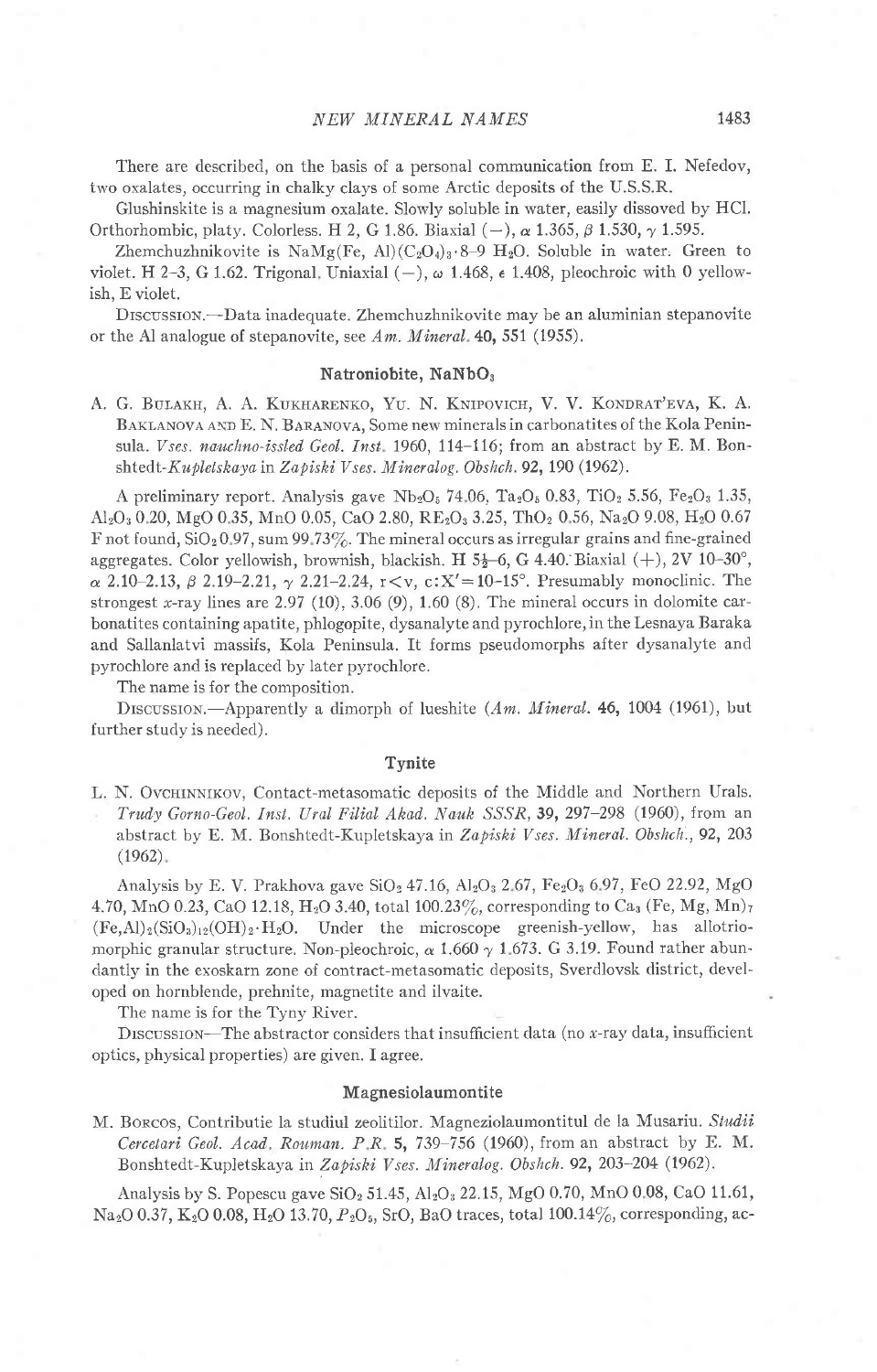cording to the author to  $(Ca, Mg)_6(Si, Al)_{26}O_{72}.19H_2O.$  (The abstractor gives  $(Ca, Mg)_{7.3}$ (Si, Al)<sub>39,7</sub>O<sub>80</sub>.20.3H<sub>2</sub>O). Monoclinic needles with (100), (010) and (001). Transparent, colorless or gray with greenish-yellow tint. Cleavage (010) distinct. H 6. G 2.32. Biaxial (+), with  $\alpha$  1.507-1.510,  $\gamma$  1.523-1.524, c $\sqrt{Z}$ =36-45°, 2V 45-48°. DTA shows three endothermal effects at 200, 315 and 418° C. Most of the water is lost at 500°. Found with other zeolites in cavities in andesite at Musari, Roumania.

DrscussroN.-The abstractor points out that the relationship to alumontite is difficult to judge in the absence of  $x$ -ray data, but the name is unsuitable because of the low content of MgO.

## Denningite

J. A. MANDARINO, S. J. WILLIAMS AND R. S. MITCHELL, Denningite, a new tellurite mineral from Moctezuma, Sonora, Mexico. Canadian Mineral. 7, 340-341 (1961) (abs.).

The mineral occurs as colorless to pale green platy masses and rarely as small euhedral crystals, which are thin plates, octagonal in outline. It is associated with Te, tellurite, partellurite and several new tellurites, especially spiroffiite. Preliminary data on the mineral were given in  $Am.$  Mineral. 45, 1201 (1961).

Analysis on 500 mg gave TeO<sub>2</sub> 82.34, ZnO 2.63, MnO 10.28, CaO 4.23, MgO 0.20, Cd 0.02, Pb 0.01, CoO 0.04, excess O<sub>2</sub> 0.09, H<sub>2</sub>O 0.03, insol. 0.03, Al, Fe, Sb, Ni, V, Ti, Na, K none, sum 99.90%, corresponding to  $(Mn_{0.56} Ca_{0.03} Zn_{0.12} Mg_{0.02})$  Te<sub>2.01</sub> O<sub>5.02</sub> or  $(Mn, Ca,$  $Zn)Te<sub>2</sub>O<sub>5</sub>.$ 

The mineral is tetragonal, space group  $P4_2/nbc$  with a 8.78  $\pm$  0.05, c 12.99  $\pm$  00.5 Å,  $Z=8$ . Strongest lines are 4.40 (s), 3.36 (s), 3.11 (ms), 2.61 (ms), 2.02 (ms). The mineral is uniaxial (+) with  $\omega$  1.89,  $\epsilon$  2.00. Some specimens show small 2V up to 15°. Luster adamantine, H<sub>4</sub>, G<sub>5.05</sub>.

The name is for Reynolds M. Denning, Professor of Mineralogy, The Univ. of Michigan.

## Paxite

Z. JOHAN, Paxite- $Cu<sub>2</sub>As<sub>3</sub>$ , a new copper arsenide from Černý Důl in the Giant Mts. (Krkonoše). Acta Univer. Carolinae, Geologica, 1961, (2), 77-86 (1962) (in Czech, with Russian and English abstracts).

The mineral occurs with arsenic, arsenolamprite, silver, loellingite, niccolite, koutekite, novdkite, chalcocite, skutterudite, bornite, chalcopyrite, tiemannite, clausthalite, unaninite, hematite and fluorite as local inclusions in calcite veins which are in pyroxenic gneisses and muscovitic mica schists at Černý Důl in Krkonoše (Giant Mts)., Bohemia. It is intergrown with novákite, koutekite and especially with arsenic.

It is light steel-gray on a fresh surface, but soon turns dark and finally becomes black. Luster on a fresh surface metallic, streak black. It has a perlect cleavage in one direction. H  $3\frac{1}{2}$ -4. G 5.3 (G 4.5 was determined on samples where paxite is intergrown with arsenic; planimetric analyses were used to determine the ratio of arsenic to paxite; the value 5.3 is very approximate and represents the gravity of paxite after subtraction of arsenic).

In reflected light the mineral is white but appreciably grayer than arsenic. Reflectivity is very slightly lower than that of arsenic No reflection pleochroism and no internal reflections could be observed, even in oil immersion. Very strongly anisotropic, with light green-gray and dark brown (with a distinct tint of violet) color effects in marginal positions. In crossed nicols grains display a strongly lamellar structure. Can be polished easily. Etched by  $\text{HNO}_3(1+1)$  solution; partly positive, partly negative results obtained with  $20\%$ FeCl<sub>3</sub> solution, negative with HCl  $(1+1)$ ,  $40\%$  KOH, and  $5\%$  HgCl<sub>2</sub>.

Spectrographic analysis of a gel decomposition structure which contains paxite and arsenic in a volume ratio of 1:1 showed Cu, As major (>10%), Ca, Sb minor (1%-0.1%),